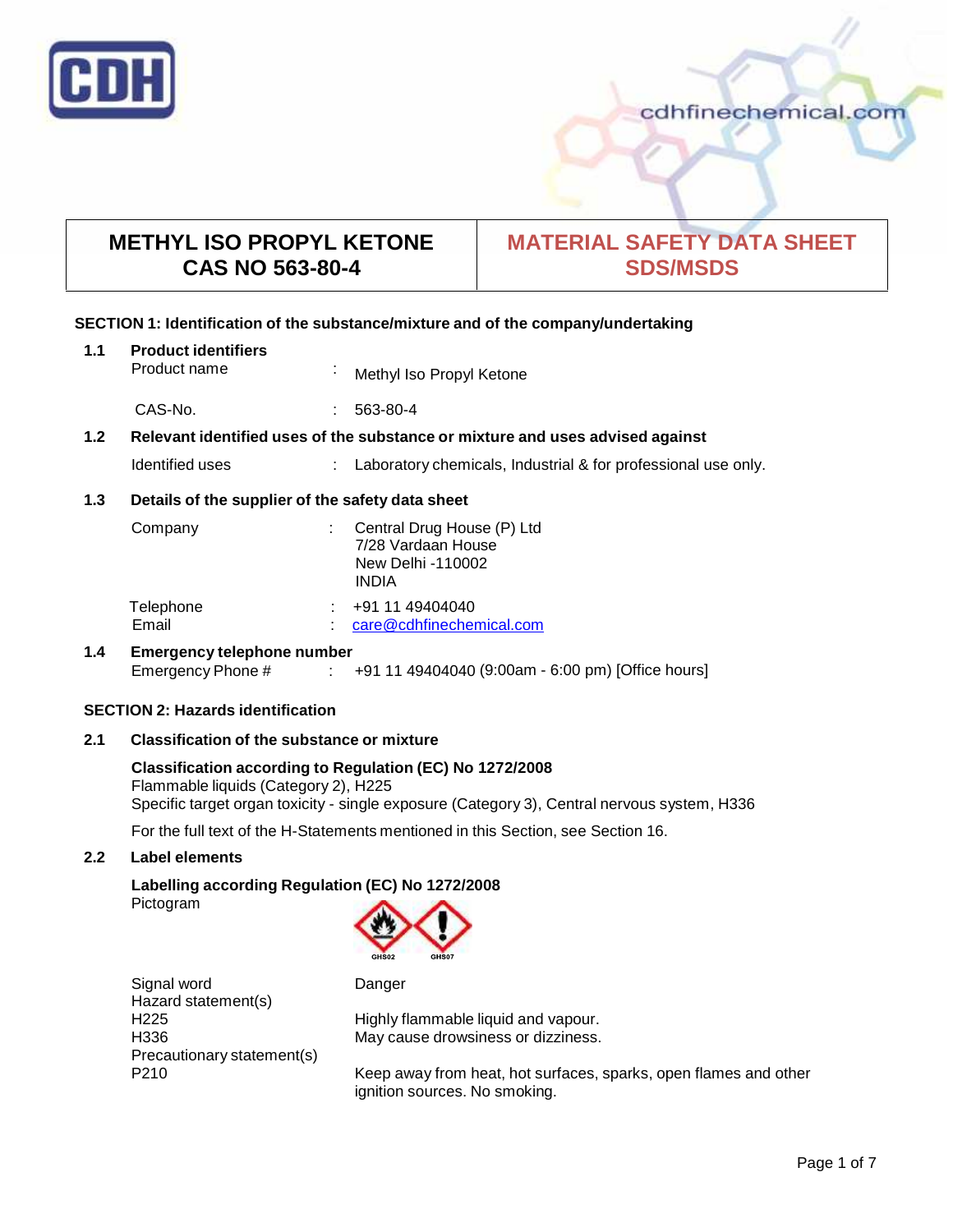Avoid breathing vapours.

Supplemental Hazard **Statements** none

#### **2.3 Other hazards**

This substance/mixture contains no components considered to be either persistent, bioaccumulative and toxic (PBT), or very persistent and very bioaccumulative (vPvB) at levels of 0.1% or higher.

#### **SECTION 3: Composition/information on ingredients**

#### **3.1 Substances**

| Synonyms         | Isopropyl methyl ketone<br>Methyl isopropyl ketone<br><b>MIPK</b> |
|------------------|-------------------------------------------------------------------|
| Formula          | $C_6H_{12}O$                                                      |
| Molecular weight | 86.13 g/mol                                                       |
| CAS-No.          | 563-80-4                                                          |
| EC-No.           | 209-264-3                                                         |
| Index-No.        | 606-007-00-0                                                      |

No components need to be disclosed according to the applicable regulations.

For the full text of the H-Statements mentioned in this Section, see Section 16.

# **SECTION 4: First aid measures**

#### **4.1 Description of first aid measures**

#### **General advice**

Consult a physician. Show this safety data sheet to the doctor in attendance.

#### **If inhaled**

If breathed in, move person into fresh air. If not breathing, give artificial respiration. Consult a physician.

#### **In case of skin contact**

Wash off with soap and plenty of water. Consult a physician.

# **In case of eye contact**

Flush eyes with water as a precaution.

#### **If swallowed**

Do NOT induce vomiting. Never give anything by mouth to an unconscious person. Rinse mouth with water. Consult a physician.

# **4.2 Most important symptoms and effects, both acute and delayed**

The most important known symptoms and effects are described in the labelling (see section 2.2) and/or in section 11

**4.3 Indication of any immediate medical attention and special treatment needed** No data available

#### **SECTION 5: Firefighting measures**

#### **5.1 Extinguishing media**

## **Suitable extinguishing media**

Use water spray, alcohol-resistant foam, dry chemical or carbon dioxide.

**5.2 Special hazards arising from the substance ormixture** Carbon oxides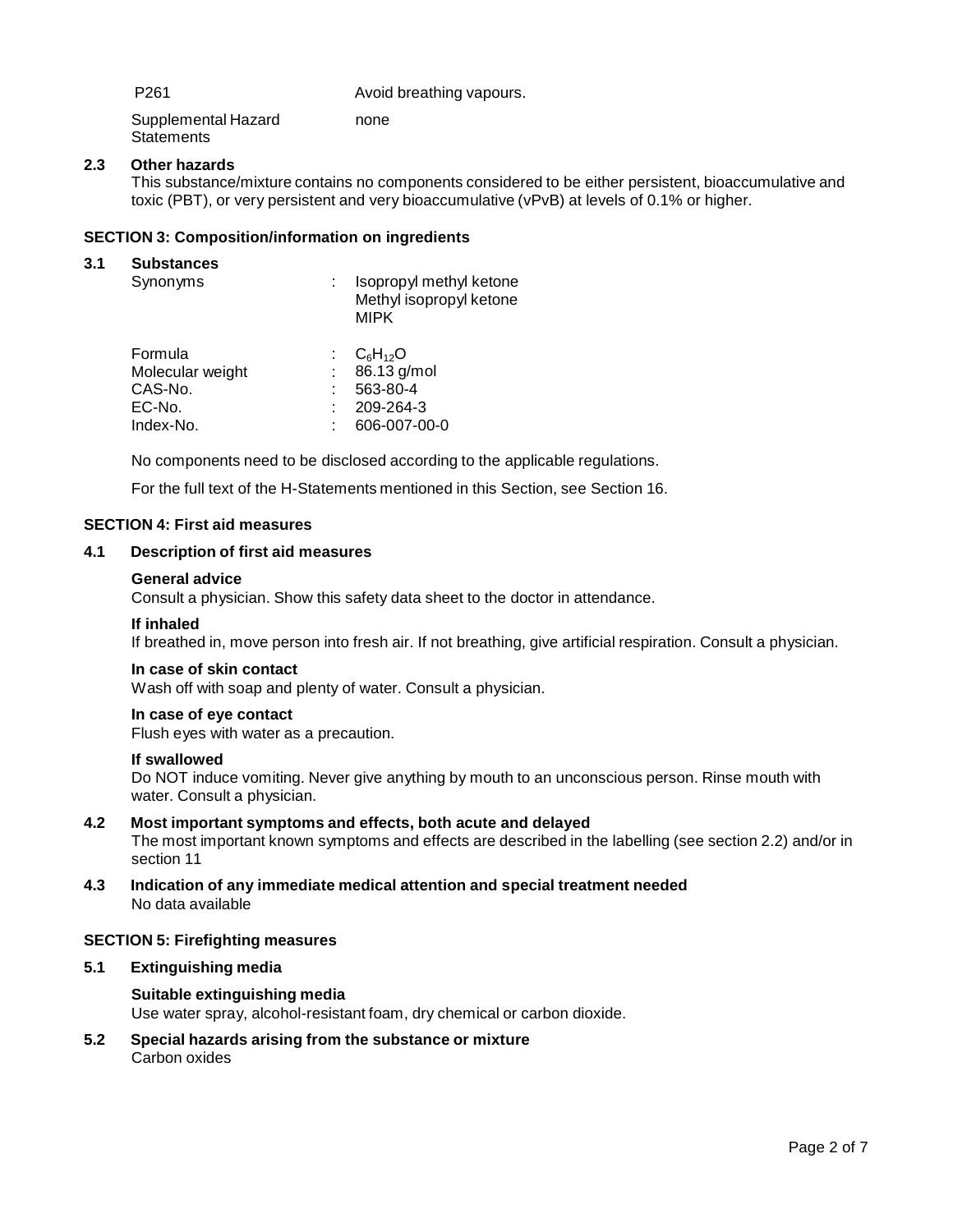# **5.3 Advice for firefighters**

Wear self-contained breathing apparatus for firefighting if necessary.

**5.4 Further information** Use water spray to cool unopened containers.

#### **SECTION 6: Accidental release measures**

### **6.1 Personal precautions, protective equipment and emergency procedures**

Use personal protective equipment. Avoid breathing vapours, mist or gas. Ensure adequate ventilation. Remove all sources of ignition. Evacuate personnel to safe areas. Beware of vapours accumulating to form explosive concentrations. Vapours can accumulate in low areas. For personal protection see section 8.

# **6.2 Environmental precautions**

Prevent further leakage or spillage if safe to do so. Do not let product enter drains. Discharge into the environment must be avoided.

#### **6.3 Methods and materials for containment and cleaning up** Contain spillage, and then collect with an electrically protected vacuum cleaner or by wet-brushing and place in container for disposal according to local regulations (see section 13).

#### **6.4 Reference to other sections** For disposal see section 13.

#### **SECTION 7: Handling and storage**

# **7.1 Precautions for safe handling**

Avoid inhalation of vapour or mist. Keep away from sources of ignition - No smoking.Take measures to prevent the build up of electrostatic charge.

For precautions see section 2.2.

#### **7.2 Conditions for safe storage, including any incompatibilities**

Store in cool place. Keep container tightly closed in a dry and well-ventilated place. Containers which are opened must be carefully resealed and kept upright to prevent leakage. Storage class (TRGS 510): Flammable liquids

#### **7.3 Specific end use(s)**

Apart from the uses mentioned in section 1.2 no other specific uses are stipulated

#### **SECTION 8: Exposure controls/personal protection**

#### **8.1 Control parameters**

#### **8.2 Exposure controls**

#### **Appropriate engineering controls**

Handle in accordance with good industrial hygiene and safety practice. Wash hands before breaks and at the end of workday.

#### **Personal protective equipment**

#### **Eye/face protection**

Face shield and safety glasses Use equipment for eye protection tested and approved under appropriate government standards such as NIOSH (US) or EN 166(EU).

#### **Skin protection**

Handle with gloves. Gloves must be inspected prior to use. Use proper glove removal technique (without touching glove's outer surface) to avoid skin contact with this product. Dispose of contaminated gloves after use in accordance with applicable laws and good laboratory practices. Wash and dry hands.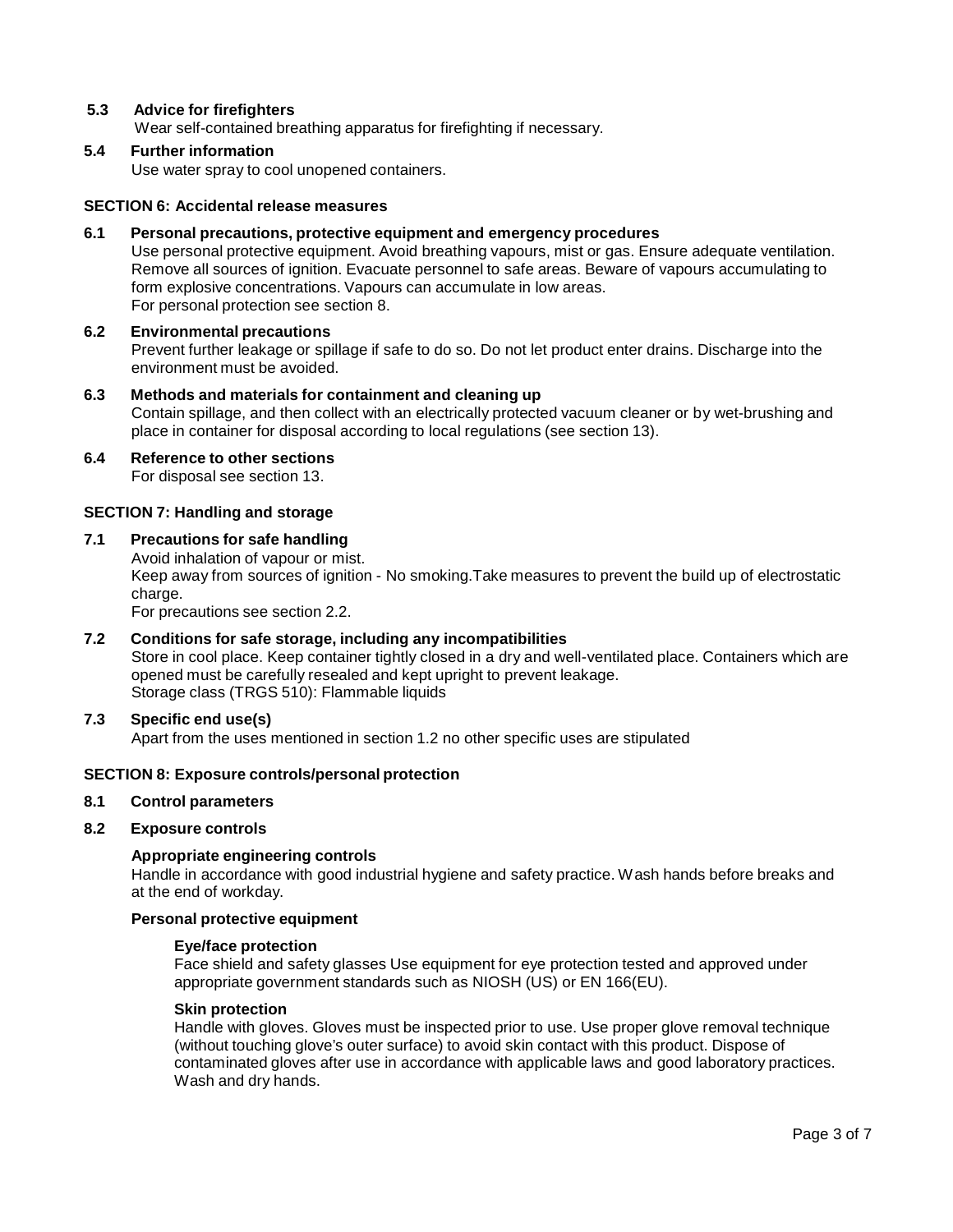#### **Body Protection**

Impervious clothing, Flame retardant antistatic protective clothing., The type of protective equipment must be selected according to the concentration and amount of the dangerous substance at the specific workplace.

#### **Respiratory protection**

Where risk assessment shows air-purifying respirators are appropriate use (US) or type ABEK (EN 14387) respirator cartridges as a backup to enginee protection, use a full-face supplied air respirator. Use respirators and components tested and approved under appropriate government standards such as NIOSH (US) or CEN (EU).

#### **Control of environmental exposure**

Prevent further leakage or spillage if safe to do so. Do not let product enter drains. Discharge into the environment must be avoided.

# **SECTION 9: Physical and chemical properties**

# **9.1 Information on basic physical and chemical properties**

|     | a) | Appearance                                         | Form: clear, liquid<br>Colour: colourless                          |
|-----|----|----------------------------------------------------|--------------------------------------------------------------------|
|     | b) | Odour                                              | No data available                                                  |
|     | C) | <b>Odour Threshold</b>                             | No data available                                                  |
|     | d) | рH                                                 | No data available                                                  |
|     | e) | Melting point/freezing<br>point                    | Melting point/range: -92 °C - lit.                                 |
|     | f) | Initial boiling point and<br>boiling range         | 94 - 95 °C - lit.                                                  |
|     | g) | Flash point                                        | -3 °C - closed cup                                                 |
|     | h) | Evaporation rate                                   | No data available                                                  |
|     | i) | Flammability (solid, gas)                          | No data available                                                  |
|     | j) | Upper/lower<br>flammability or<br>explosive limits | Upper explosion limit: 8.2 %(V)<br>Lower explosion limit: 1.2 %(V) |
|     | k) | Vapour pressure                                    | 7,028 Pa at 25 °C                                                  |
|     | I) | Vapour density                                     | No data available                                                  |
|     | m) | Relative density                                   | 0.805 g/cm3 at 25 $^{\circ}$ C                                     |
|     | n) | Water solubility                                   | 8.21 g/l at 20 °C                                                  |
|     | O) | Partition coefficient: n-<br>octanol/water         | log Pow: 2.29 at 20 °C                                             |
|     | p) | Auto-ignition<br>temperature                       | 448 °C<br>at 980 hPa                                               |
|     | q) | Decomposition<br>temperature                       | No data available                                                  |
|     | r) | Viscosity                                          | No data available                                                  |
|     | s) | <b>Explosive properties</b>                        | No data available                                                  |
|     | t) | Oxidizing properties                               | No data available                                                  |
| 9.2 |    | Other safety information                           |                                                                    |
|     |    | Surface tension                                    | 24.3 mN/m at 22 °C                                                 |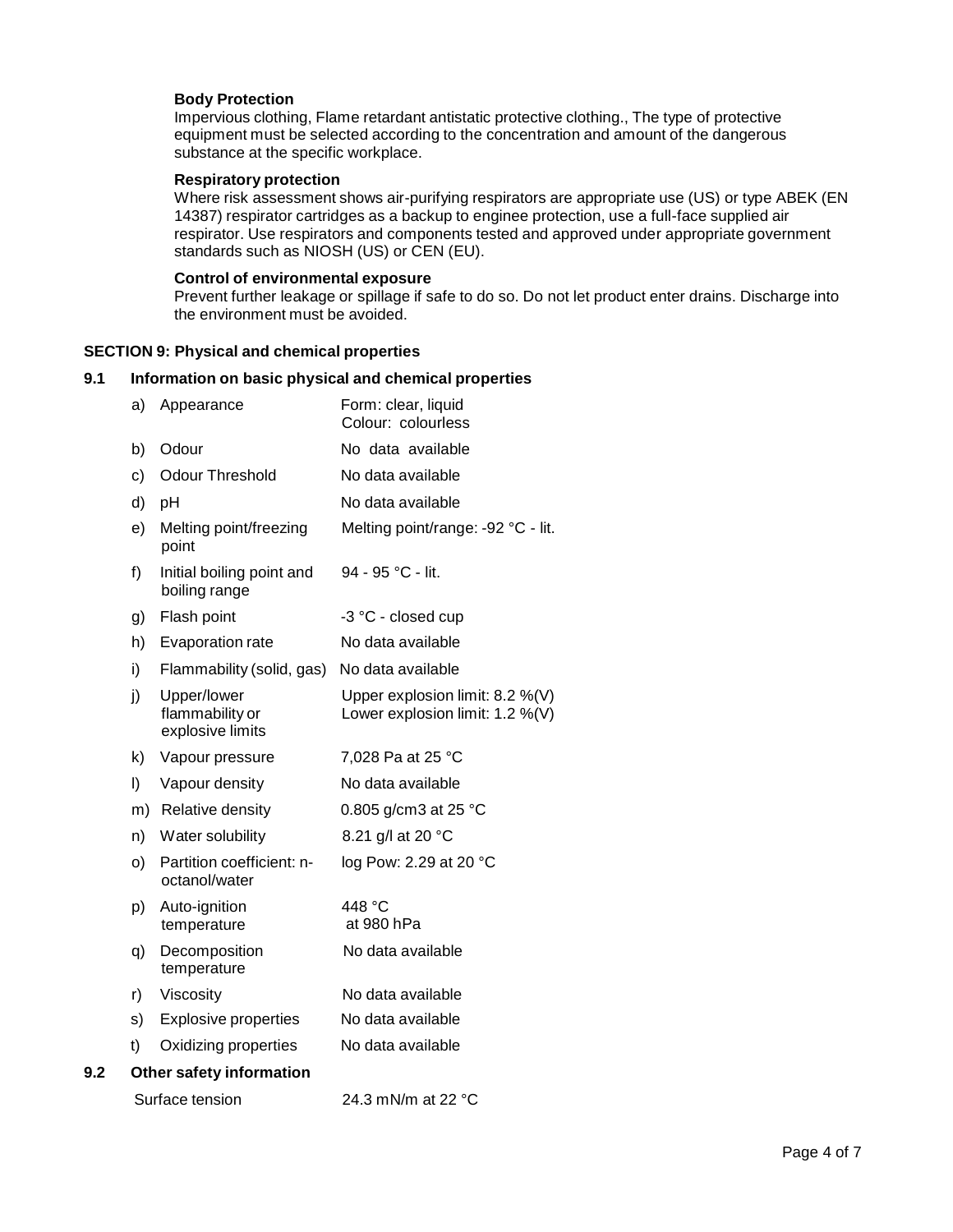# **SECTION 10: Stability and reactivity**

- **10.1 Reactivity** No data available
- **10.2 Chemical stability** Stable under recommended storage conditions.
- **10.3 Possibility of hazardous reactions** No data available
- **10.4 Conditions to avoid** Heat, flames and sparks.

**10.5 Incompatible materials** Strong oxidizing agents, Strong bases, Strong reducing agents

**10.6 Hazardous decomposition products** Hazardous decomposition products formed under fire conditions. - Carbon oxides Other decomposition products - No data available In the event of fire: see section 5

#### **SECTION 11: Toxicological information**

# **11.1 Information on toxicological effects**

#### **Acute toxicity**

LD50 Oral - Rat - male and female - 3,078 mg/kg(3-Methylbutan-2-one) LC50 Inhalation - Rat - male and female - 6 h - 6377 ppm(3-Methylbutan-2-one) (OECD Test Guideline 403) LD50 Dermal - Rabbit - 6,350 mg/kg(3-Methylbutan-2-one)

**Skin corrosion/irritation** No data available(3-Methylbutan-2-one)

**Serious eye damage/eye irritation** Eyes - Rabbit(3-Methylbutan-2-one) Result: No eye irritation - 1 h

#### **Respiratory or skin sensitisation**

- Guinea pig(3-Methylbutan-2-one) Result: Does not cause skin sensitisation.

#### **Germ cell mutagenicity**

Mouse(3-Methylbutan-2-one) lymphocyte Result: negative

### **Carcinogenicity**

IARC: No component of this product present at levels greater than or equal to 0.1% is identified as probable, possible or confirmed human carcinogen by IARC.

**Reproductive toxicity**

No data available(3-Methylbutan-2-one)

# **Specific target organ toxicity - single exposure**

inhalation (vapour) - May cause drowsiness or dizziness. - Central nervous system(3-Methylbutan-2-one)

## **Specific target organ toxicity - repeated exposure**

No data available

**Aspiration hazard** No data available(3-Methylbutan-2-one)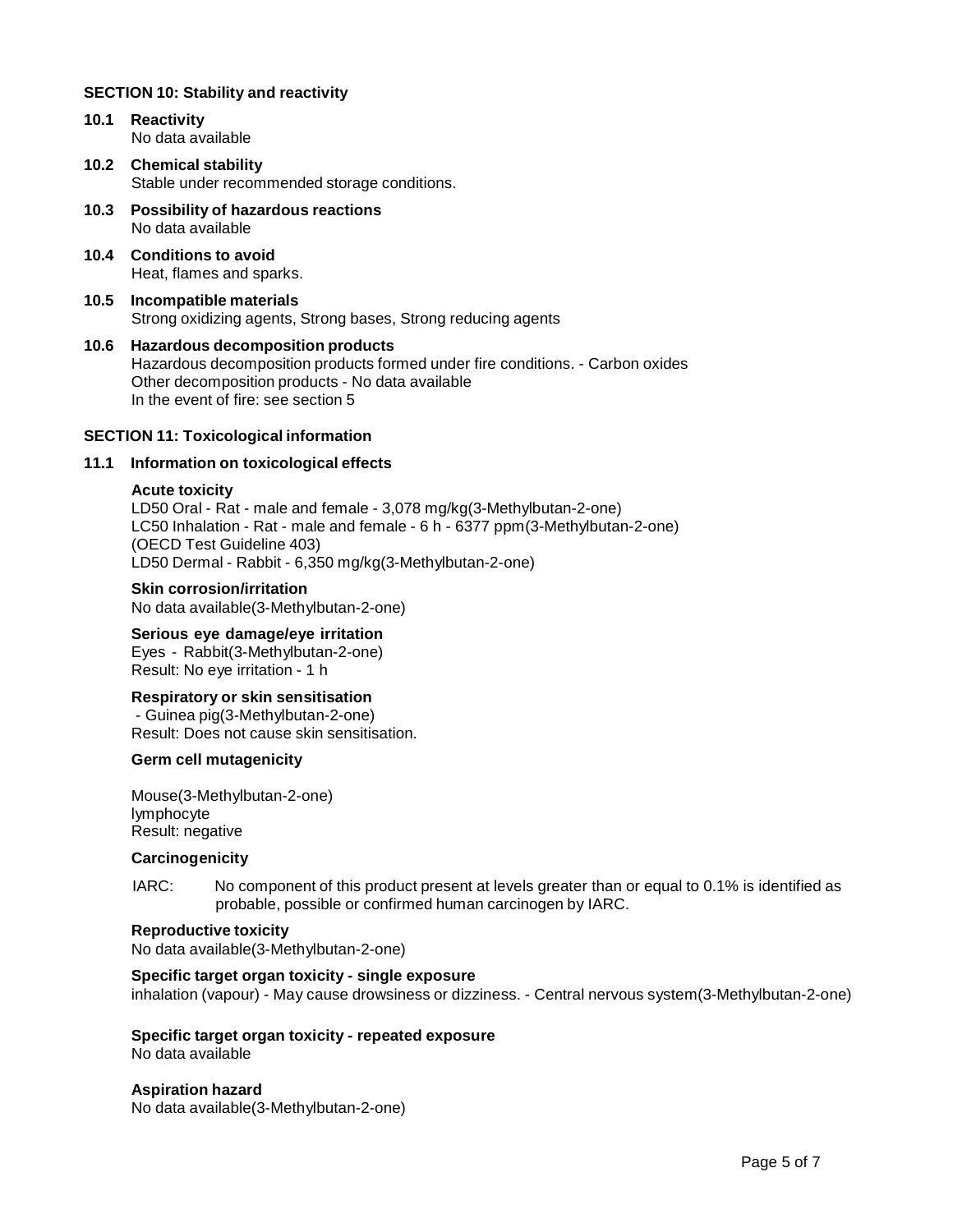# **Additional Information**

RTECS: EL9100000

To the best of our knowledge, the chemical, physical, and toxicological properties have not been thoroughly investigated.(3-Methylbutan-2-one)

# **SECTION 12: Ecological information**

# **12.1 Toxicity**

| Toxicity to fish                                          | LC50 - Oncorhynchus mykiss (rainbow trout) - $> 68$ mg/l - 96 h(3-Methylbutan-<br>$2$ -one $)$<br>(OECD Test Guideline 203)       |
|-----------------------------------------------------------|-----------------------------------------------------------------------------------------------------------------------------------|
| Toxicity to daphnia and<br>other aquatic<br>invertebrates | static test EC50 - Daphnia magna (Water flea) - > 100 mg/l - 48 h(3-<br>Methylbutan-2-one)                                        |
| Toxicity to algae                                         | Growth inhibition EC50 - Pseudokirchneriella subcapitata - 44.2 mg/l - 72 h(3-<br>Methylbutan-2-one)<br>(OECD Test Guideline 201) |

#### **12.2 Persistence and degradability**

Biodegradability aerobic - Exposure time 28 d(3-Methylbutan-2-one) Result: 85.1 % - Readily biodegradable (OECD Test Guideline 301D)

**12.3 Bioaccumulative potential** No data available

**12.4 Mobility in soil**

No data available(3-Methylbutan-2-one)

# **12.5 Results of PBT and vPvB assessment**

This substance/mixture contains no components considered to be either persistent, bioaccumulative and toxic (PBT), or very persistent and very bioaccumulative (vPvB) at levels of 0.1% or higher.

#### **12.6 Other adverse effects**

Harmful to aquatic life.

No data available

#### **SECTION 13: Disposal considerations**

#### **13.1 Waste treatment methods**

#### **Product**

Burn in a chemical incinerator equipped with an afterburner and scrubber b highly flammable. Offer surplus and non-recyclable solutions to a licensed disposal company.

#### **Contaminated packaging**

Dispose of as unused product.

#### **SECTION 14: Transport information**

# **14.1 UN number**

ADR/RID: 2397 IMDG: 2397 IMDG: 2397

#### **14.2 UN proper shipping name**

ADR/RID: 3-METHYLBUTAN-2- ONE IMDG:3-METHYLBUTAN-2- ONE IATA: 3-Methylbutan-2-one